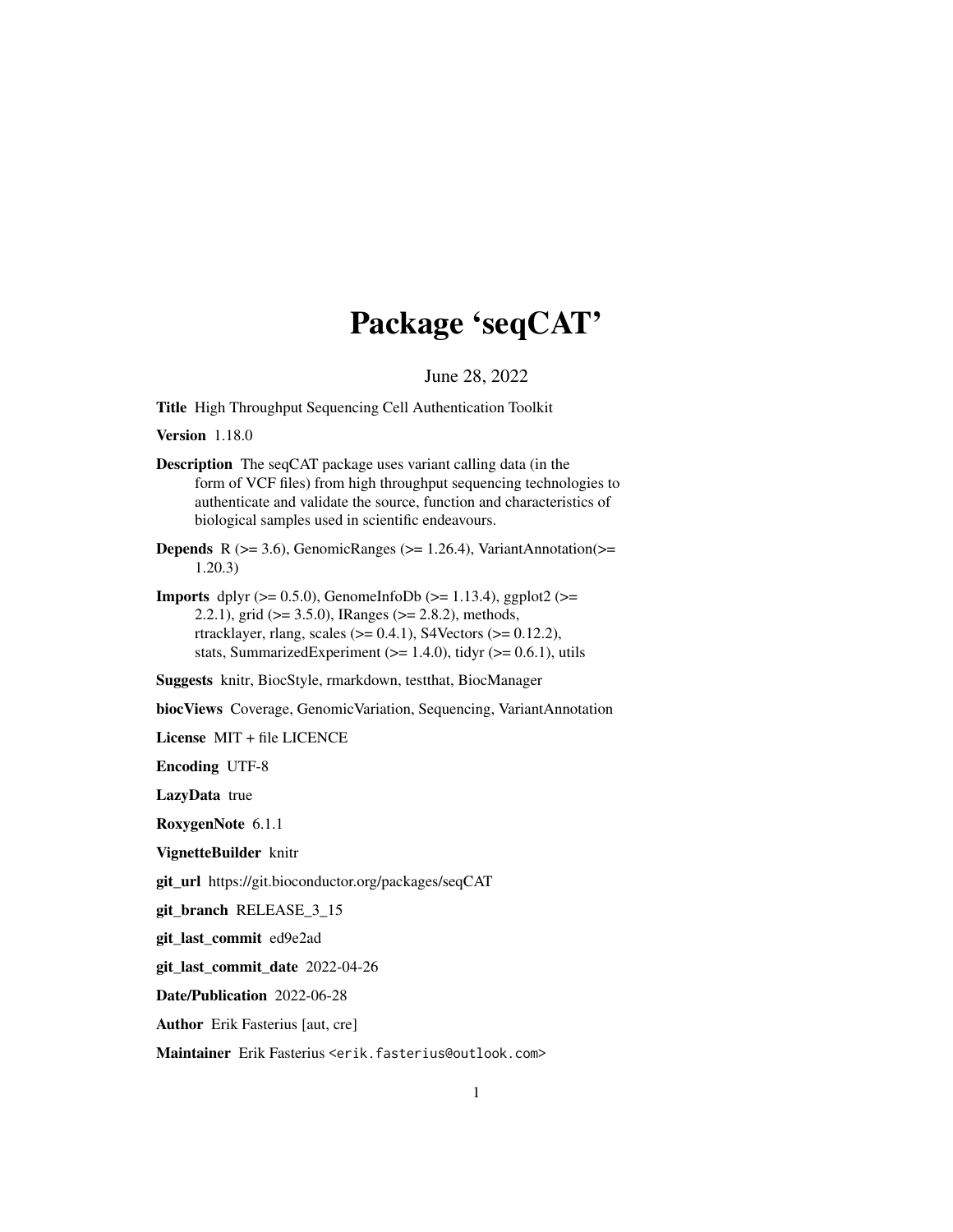## <span id="page-1-0"></span>R topics documented:

| $\overline{3}$ |
|----------------|
| $\overline{4}$ |
| 5              |
| -6             |
| $\overline{7}$ |
| -8             |
| 9              |
| -9             |
|                |
|                |
|                |
|                |
|                |
|                |
|                |
|                |
|                |
|                |
|                |
|                |
|                |
|                |
|                |
| 23             |
|                |

calculate\_similarity *SNV profile similarity calculations*

#### Description

Calculate the similarity statistics for SNV profile comparisons.

#### Usage

```
calculate_similarity(data, similarity = NULL, a = 1, b = 5)
```
#### Arguments

| data       | The input SNV data data frame.          |
|------------|-----------------------------------------|
| similarity | Optional dataframe to add results to.   |
| a          | Similarity score parameter a (integer). |
| b          | Similarity score parameter b (integer). |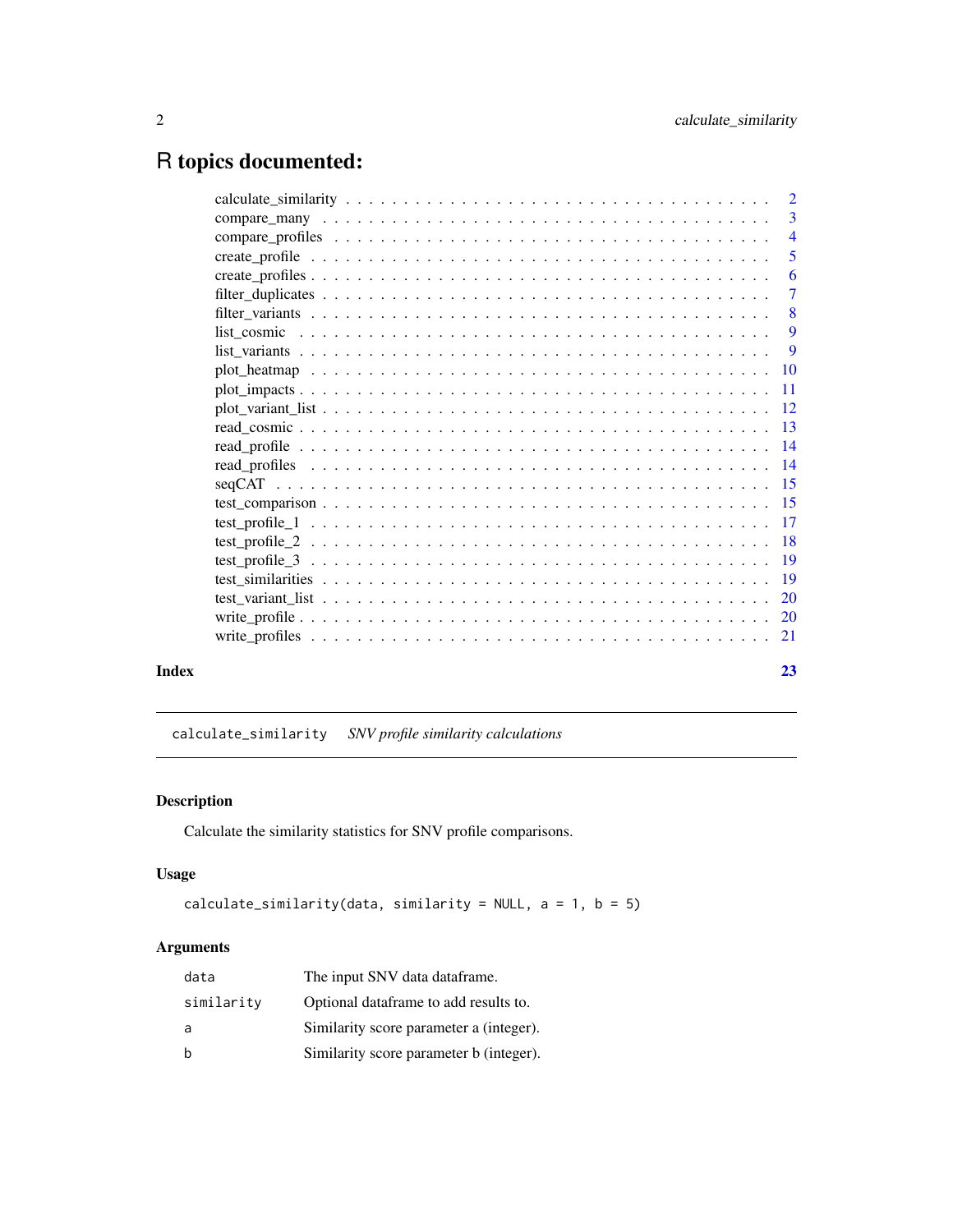#### <span id="page-2-0"></span>Details

This function calculates various summary statistics and sample similarities for a given profile comparison dataframe. It returns a small dataframe with the overall similarity score (whose parameters 'a' and 'b' can be adjusted in the function call), total SNV data, the concordance of the data and the sample names in question. This dataframe can also be given to the function, in which case it will simply add another row for the current samples, facilitating downstream aggregate analyses.

#### Value

A dataframe with summary statistics.

#### Examples

```
# Load test data
data(test_comparison)
# Calculate similarities
similarity <- calculate_similarity(test_comparison)
```

```
# Add another row of summary statistics
calculate_similarity(test_comparison, similarity = similarity)
```
compare\_many *Comparisons of many SNV profiles*

#### **Description**

Overlap and compare genotypes in many SNV profiles.

#### Usage

compare\_many(many, one = NULL,  $a = 1$ ,  $b = 5$ )

#### Arguments

| many | SNV profiles to be compared (list of data frames).     |
|------|--------------------------------------------------------|
| one  | SNV profile to be compared to all others (data frame). |
| a    | Similarity score parameter a (integer).                |
| h    | Similarity score parameter b (integer).                |

#### Details

This is a function that compares all the combinations of the SNV profiles input to it, either in a one-to-many or many-to-many manner. It returns both a dataframe containing summary statistics for all unique combinations and a list of dataframes with all the performed comparisons, for easy re-use and downstream analyses of said comparisons.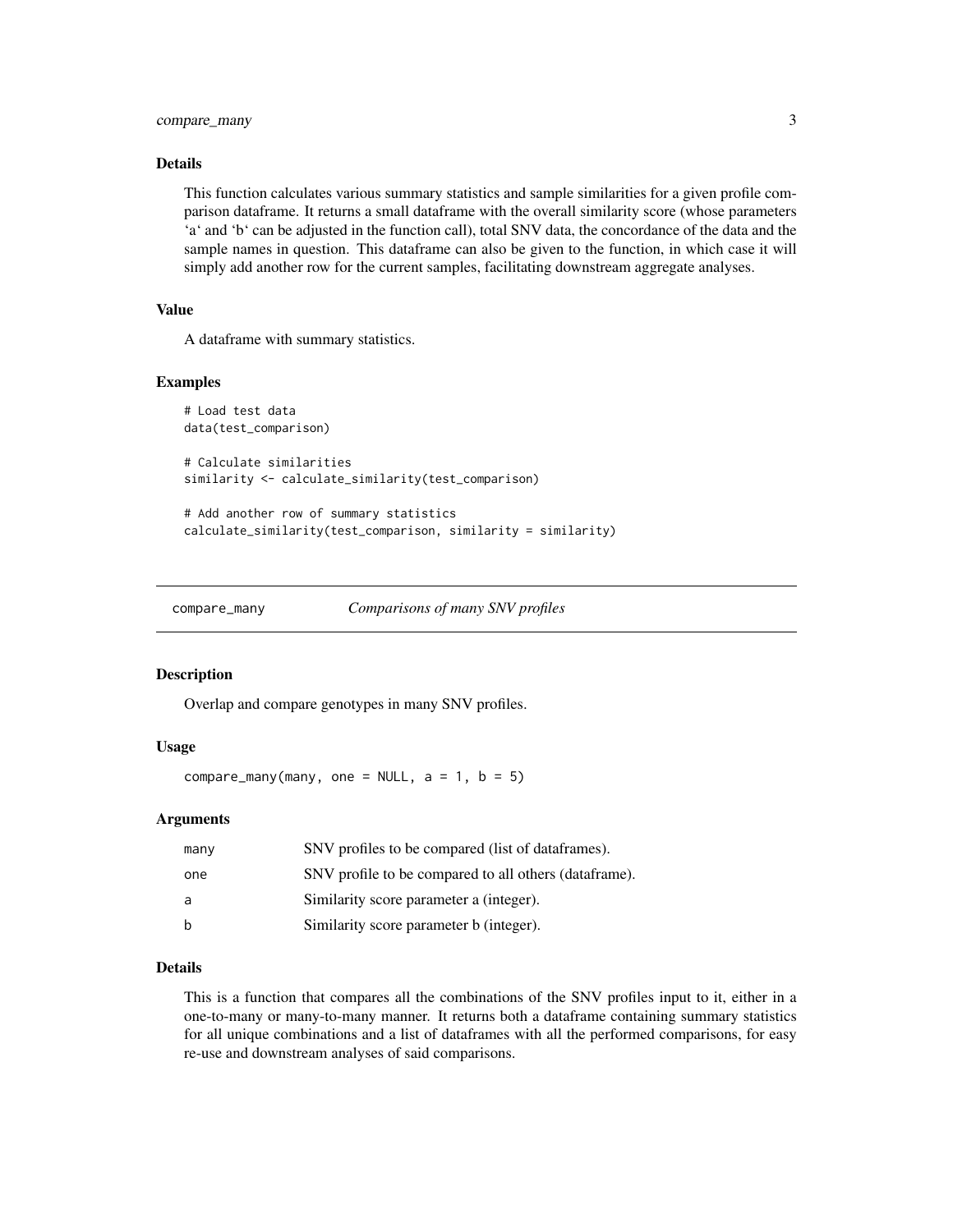#### <span id="page-3-0"></span>Value

A list of summary statistics and comparisons.

#### Examples

```
# Load test data
data(test_profile_1)
data(test_profile_2)
# Perform many-to-many comparisons
profiles <- list(test_profile_1, test_profile_2)
comparisons <- compare_many(profiles)
# View aggregate similarities
## Not run: comparisons[[1]])
# View data of first comparison
## Not run: head(comparisons[[2]][[1]])
```
compare\_profiles *Binary SNV profile comparisons*

#### **Description**

Overlap and compare genotypes in two SNV profiles.

#### Usage

```
compare_profiles(profile_1, profile_2, mode = "intersection")
```
#### Arguments

| profile_1 | The first SNV profile (GRanges object).                     |
|-----------|-------------------------------------------------------------|
| profile_2 | The second SNV profile (GRanges object).                    |
| mode      | Merge profiles using "union" or "intersection" (character). |

#### Details

This is a function for finding overlapping variants in two different SNV profiles (stored as GenomicRanges objects), followed by comparing the genotypes of the overlapping variants. The "compare overlaps" function calls the "add metadata" function twice in succession in order to merge the metadata for the two profiles (supplied as GRanges objects), returns the results as a dataframe, compares the genotypes of the overlapping variants using the "compare\_genotypes" function and, finally, returns the final dataframe with all variant overlaps and their similarity.

#### Value

A dataframe.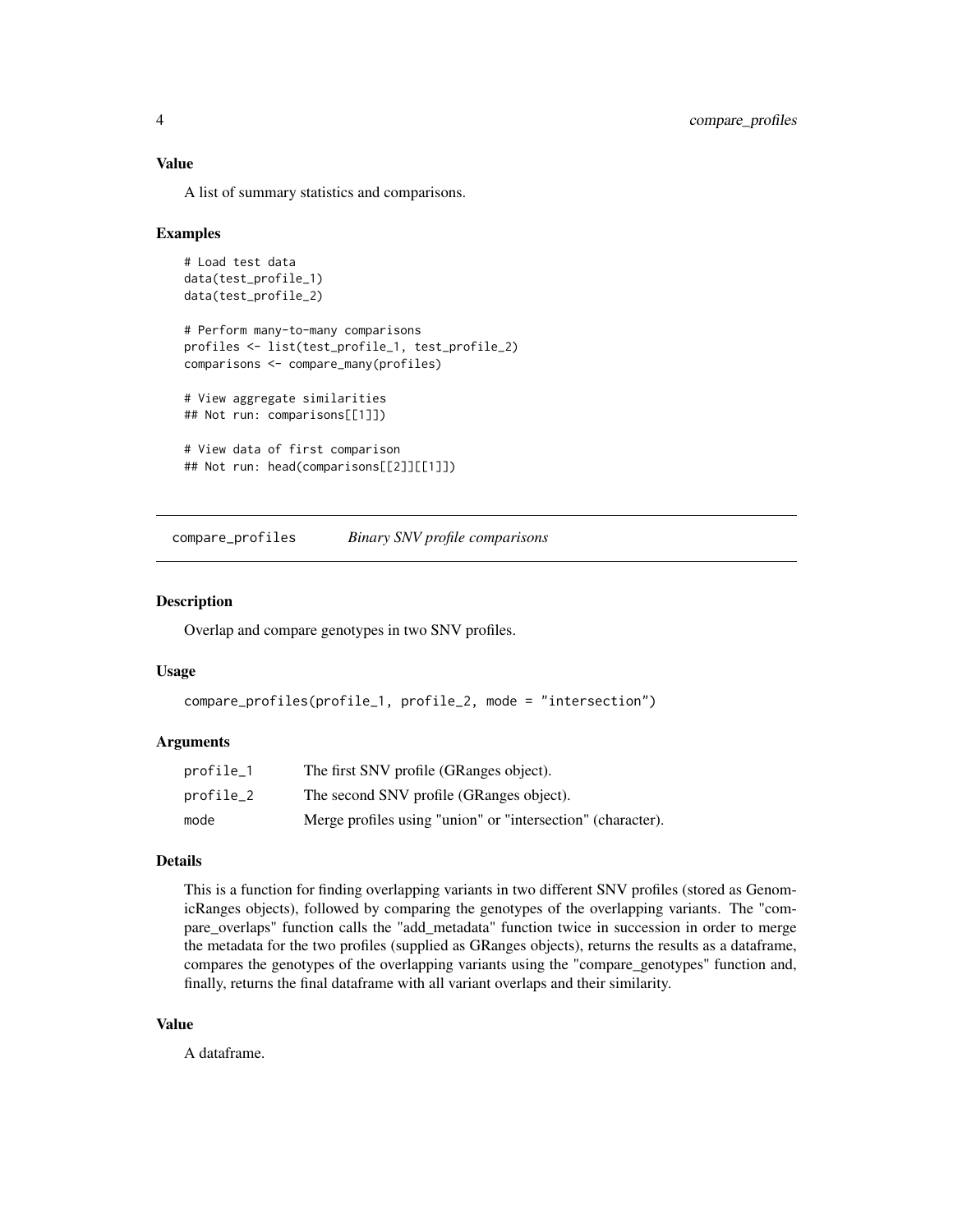#### <span id="page-4-0"></span>create\_profile 5

#### Examples

```
# Load test data
data(test_profile_1)
data(test_profile_2)
# Compare the two profiles
comparison <- compare_profiles(test_profile_1, test_profile_2)
```
create\_profile *SNV profile creation*

#### Description

Create an SNV profile from data in a VCF file.

#### Usage

```
create_profile(vcf_file, sample, min_depth = 10, filter_vc = TRUE,
  filter_mt = TRUE, filter_ns = TRUE, filter_gd = TRUE,
  filter_pd = FALSE)
```
#### Arguments

| vcf_file     | The VCF file from which the profile will be created (path).            |
|--------------|------------------------------------------------------------------------|
| sample       | The sample in the VCF for which a profile will be created (character). |
| $min\_depth$ | Filter variants below this sequencing depth (integer).                 |
| filter_vc    | Filter variants failing variant caller criteria (boolean).             |
| filter_mt    | Filter mitochondrial variants (boolean).                               |
| filter_ns    | Filter non-standard chromosomes (boolean).                             |
| filter_gd    | Filter duplicate variants at the gene-level (boolean).                 |
| filter_pd    | Filter duplicate variants at the position-level (boolean).             |

#### Details

This function creates a SNV profile from a given VCF file by extracting the variants that pass the filtering criterias. Profile creation is performed to facilitate and accelerate the cell authentication procedures, which is especially relevant when more than one pairwise comparison will be performed on the same sample.

#### Value

A data frame.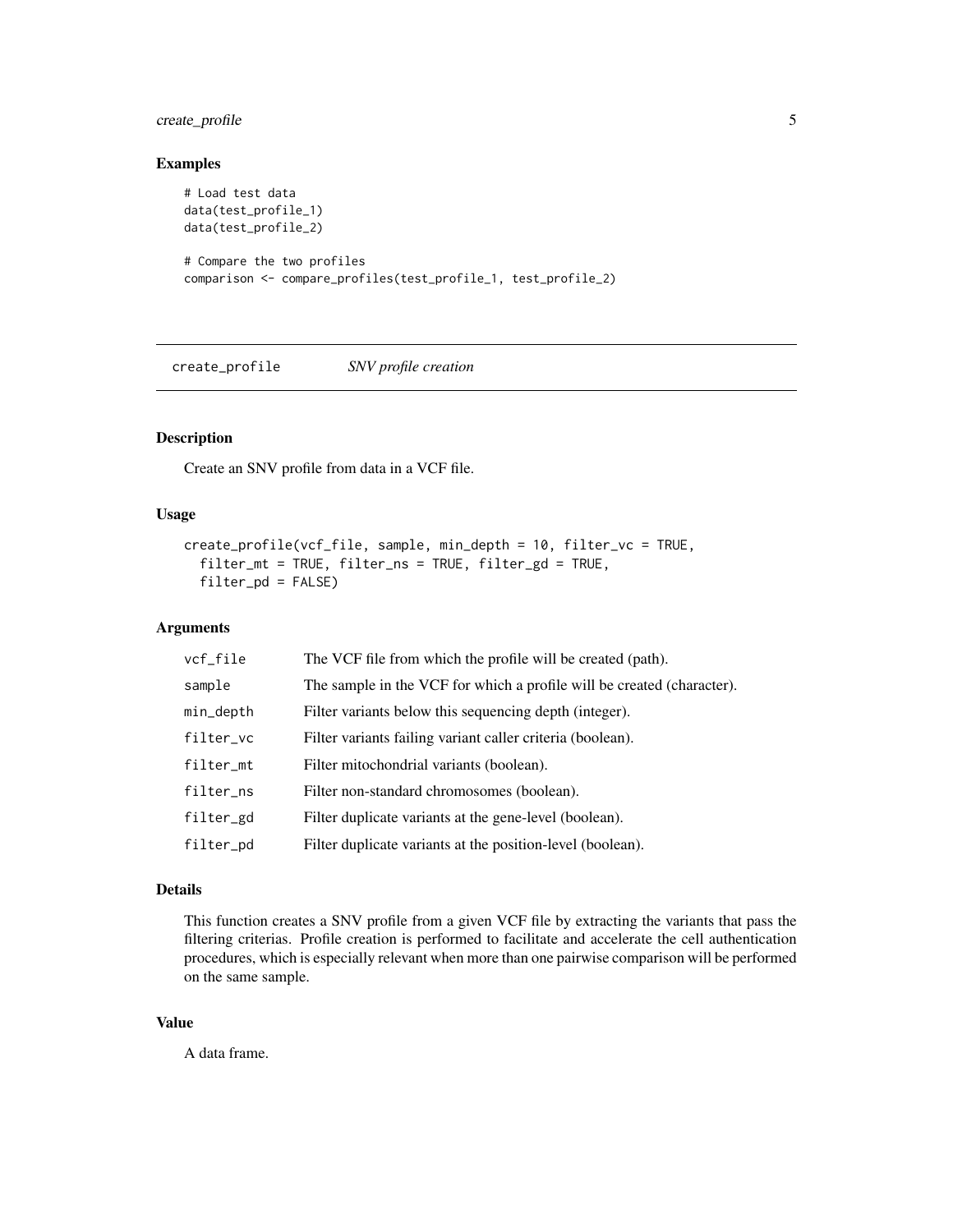#### Examples

```
# Path to the test VCF file
vcf_file = system.file("extdata", "test.vcf.gz", package = "seqCAT")
# Create SNV profiles
profile_1 <- create_profile(vcf_file, "sample1")
profile_1 <- create_profile(vcf_file, "sample1", min_depth = 15)
```
create\_profiles *SNV profile creation*

#### Description

Create SNV profiles from all VCF files in a directory

#### Usage

```
create_profiles(vcf_dir, min_depth = 10, filter_vc = TRUE,
  filter_mt = TRUE, filter_ns = TRUE, filter_gd = TRUE,
  filter_pd = FALSE, pattern = NULL, recursive = FALSE)
```
#### Arguments

| vcf_dir   | The VCF directory from which the profiles will be created (path).                     |
|-----------|---------------------------------------------------------------------------------------|
| min_depth | Remove variants below this sequencing depth (integer).                                |
| filter_vc | Filter variants failing variant caller criteria (boolean).                            |
| filter_mt | Filter mitochondrial variants (boolean).                                              |
| filter_ns | Filter non-standard chromosomes (boolean).                                            |
| filter_gd | Filter duplicate variants at the gene-level (boolean).                                |
| filter_pd | Filter duplicate variants at the position-level (boolean).                            |
| pattern   | Only create profiles for a subset of files corresponding to this pattern (character). |
| recursive | Find VCF files recursively in sub-directories as well (boolean).                      |

#### Details

This functions is a convenience-wrapper for the 'create\_profile' function, which will create SNV profiles for each and every VCF file in the provided directory. The file naming scheme used is '<sample>.vcf' and will dictate the each profile's sample name.

#### Value

A list of data frames.

<span id="page-5-0"></span>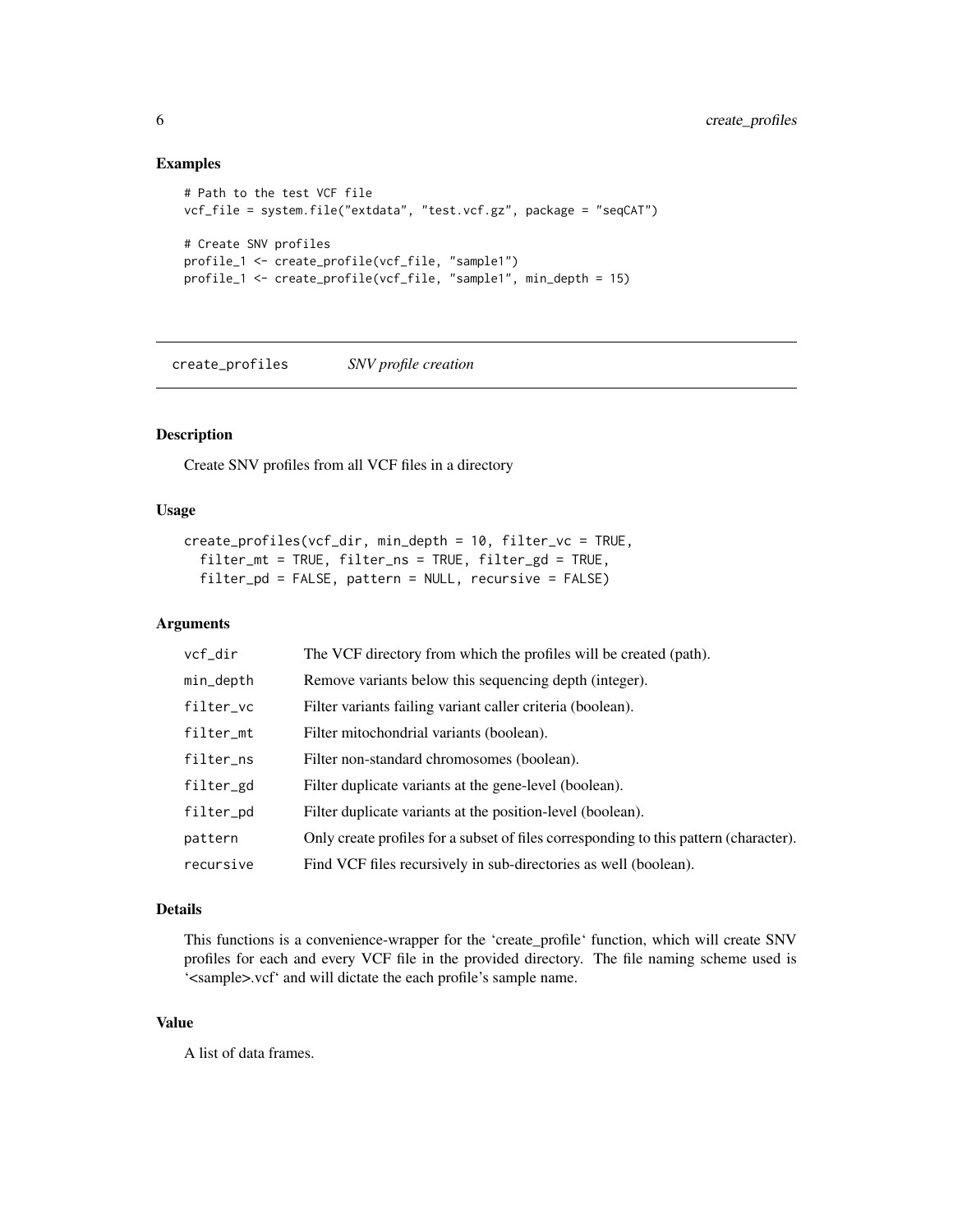#### <span id="page-6-0"></span>filter\_duplicates 7

#### Examples

```
# Path to the test VCF directory
vcf_dir = system.file("extdata", package = "seqCAT")
# Create SNV profiles
profiles <- create_profiles(vcf_dir, pattern = "test", recursive = TRUE)
```
filter\_duplicates *Variant de-duplication*

#### Description

Filter duplicated variants.

#### Usage

```
filter_duplicates(data, filter_gd = TRUE, filter_pd = FALSE)
```
#### Arguments

| data      | The dataframe containing the variant data to be filtered.  |
|-----------|------------------------------------------------------------|
| filter_gd | Filter duplicate variants at the gene-level (boolean).     |
| filter_pd | Filter duplicate variants at the position-level (boolean). |

#### Details

This is a function for filtering duplicated variants either on the gene-level or the position-level.

#### Value

A data frame containing the filtered variants.

```
# Load test comparisons
data(test_profile_1)
# Filter variants
filtered_gene <- filter_duplicates(test_profile_1)
filtered_position <- filter_duplicates(test_profile_1, filter_pd = TRUE)
```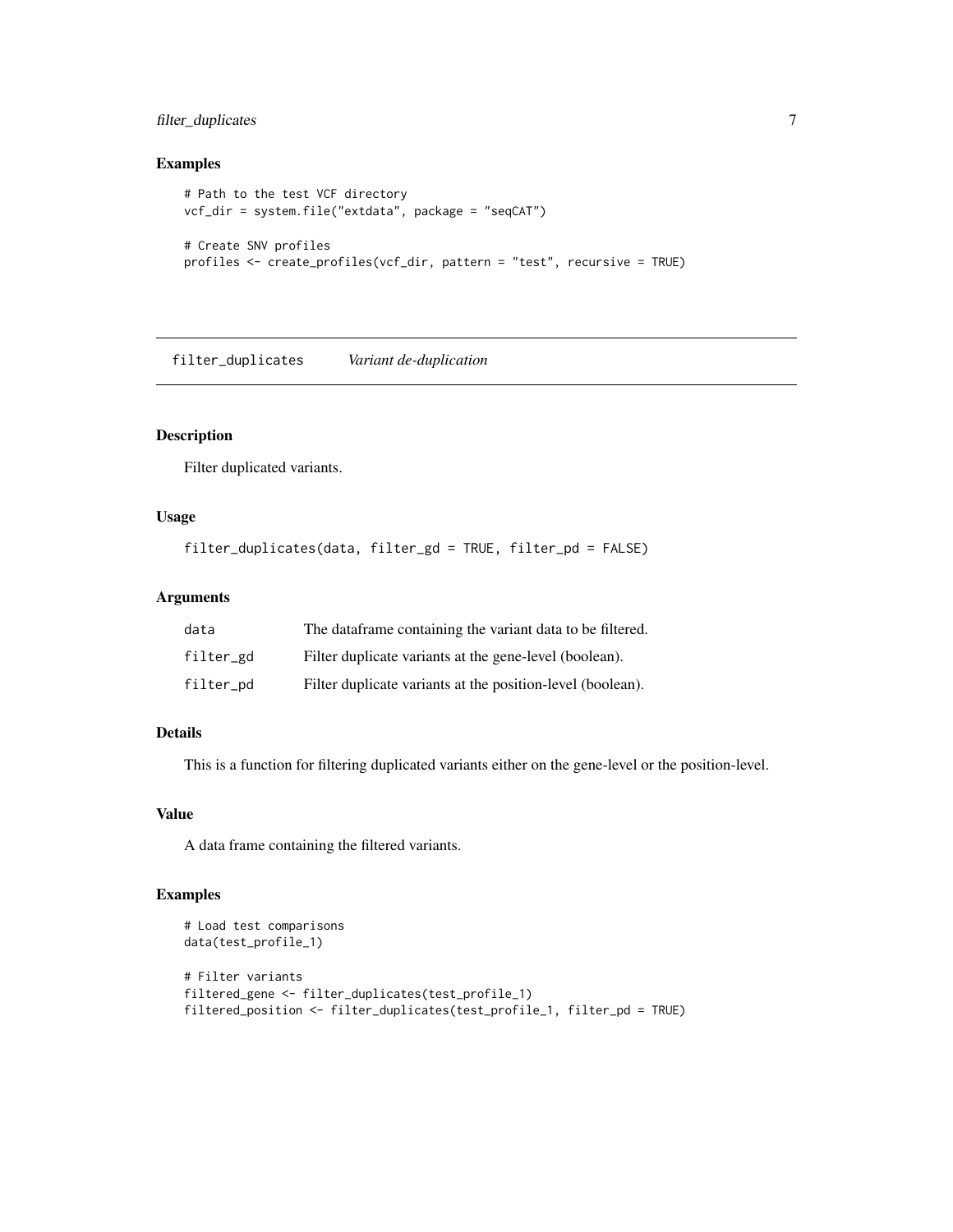<span id="page-7-0"></span>filter\_variants *Variant filtering*

#### Description

Filter variants on several criteria.

#### Usage

```
filter_variants(data, min_depth = 10, filter_vc = FALSE,
  filter_mt = FALSE, filter_ns = FALSE)
```
#### Arguments

| data      | The dataframe containing the variant data to be filtered. |
|-----------|-----------------------------------------------------------|
| min_depth | Threshold for variant depth (integer).                    |
| filter_vc | Filter variants not passing filtering criteria (boolean). |
| filter_mt | Filter mitochondrial variants (boolean).                  |
| filter_ns | Filter non-standard chromosomes (boolean).                |

#### Details

This is a function for filtering SNV profiles on several criteria: sequencing depth, variant callerspecific filtering, mitochondrial variants and variants in non-standard chromosomes. Only filters by sequencing depth by default.

#### Value

A data frame containing the filtered variants.

```
# Load test comparisons
data(test_profile_1)
# Filter variants
filtered <- filter_variants(test_profile_1, min_depth = 15)
```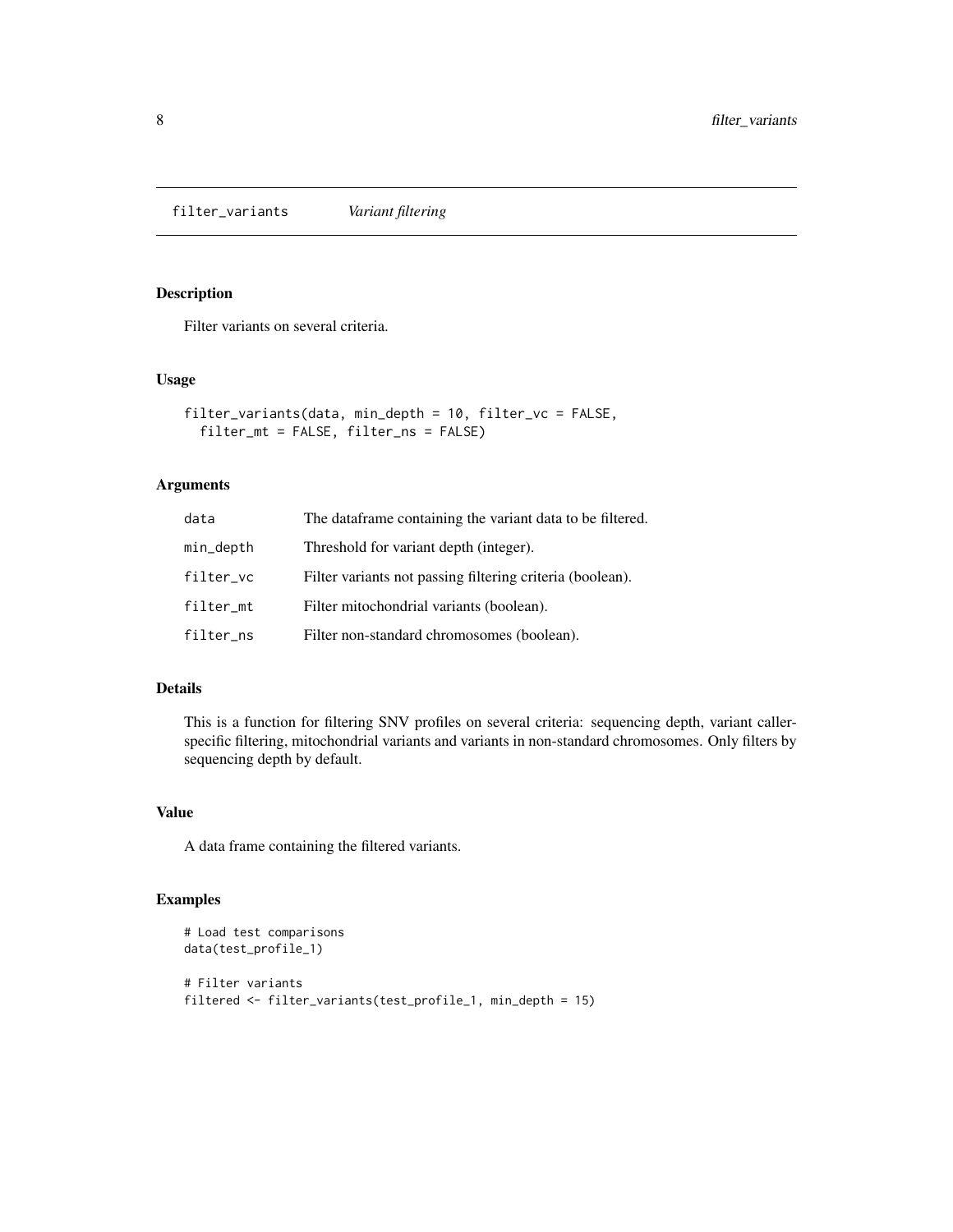<span id="page-8-0"></span>

#### Description

List all available samples in the COSMIC database

#### Usage

list\_cosmic(file\_path)

#### Arguments

file\_path The file containing COSMIC data (path).

#### Details

This function lists the available sample names in the provided COSMIC file (e.g. CosmicCLP\_MutantExport.tsv.gz), and takes about half the time it takes to read the full file with the read\_cosmic function, making it useful for just seeing if your particular sample is listed in COSMIC or not.

#### Value

A vector of sample names

#### Examples

```
file <- system.file("extdata",
                    "subset_CosmicCLP_MutantExport.tsv.gz",
                    package = "seqCAT")
cosmic_samples <- list_cosmic(file)
```
list\_variants *List known variants*

#### Description

List known variants present in SNV profiles

#### Usage

list\_variants(profiles, known\_variants)

#### Arguments

| profiles | The SNV profiles to analyse (list)                        |
|----------|-----------------------------------------------------------|
|          | known_variants The known variants to look for (dataframe) |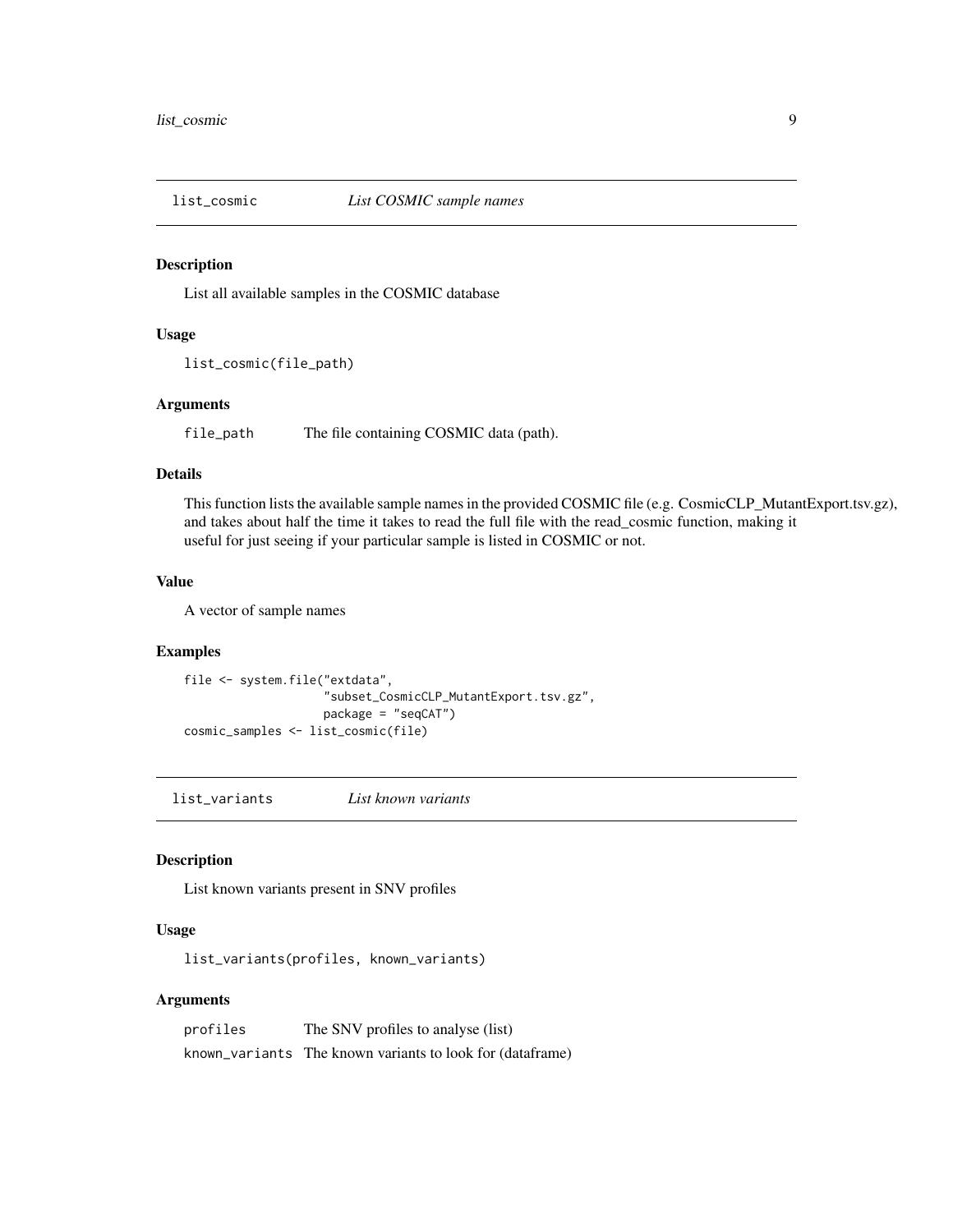#### <span id="page-9-0"></span>Details

This is a function for listing known variants present in SNV profiles. Input is a list of profiles and a dataframe of known variants, containing at least the genomic locations ("chr" and "pos"). Any additional columns will be retained.

#### Value

A dataframe containing the known variant genotypes in each profile.

#### Examples

```
# Load test data
data(test_profile_1)
data(test_profile_2)
# Create some variants to analyse
known_variants \leq data.frame(chr = 1, pos = 16229, gene = "DDX11L1")
# List the known variants in each profile
profiles <- list(test_profile_1, test_profile_2)
known_variants <- list_variants(profiles, known_variants)
```
plot\_heatmap *Plot similarity heatmap*

#### Description

Plot a heatmap of similarities from many-to-many SNV profile comparisons.

#### Usage

```
plot_heatmap(similarities, cluster = TRUE, annotate = TRUE,
  annotate_size = 9, legend = TRUE, legend_size = c(36, 8),
 limits = c(0, 50, 90, 100), text_size = 14, colour = "#1954A6")
```
#### Arguments

| similarities  | The long-format dataframe containing the data.                |
|---------------|---------------------------------------------------------------|
| cluster       | Cluster the samples based on similarity (boolean).            |
| annotate      | Annotate each cell with the score (boolean).                  |
| annotate_size | Text size of the annotations (numeric).                       |
| legend        | Show a legend for the colour gradient (boolean).              |
| legend_size   | Height and width of the legend (vector of two integers).      |
| limits        | The limits for the colour gradient (vector of four integers). |
| text_size     | Text size for axes, labels and legend (numeric).              |
| colour        | The main colour to use for the gradient (character).          |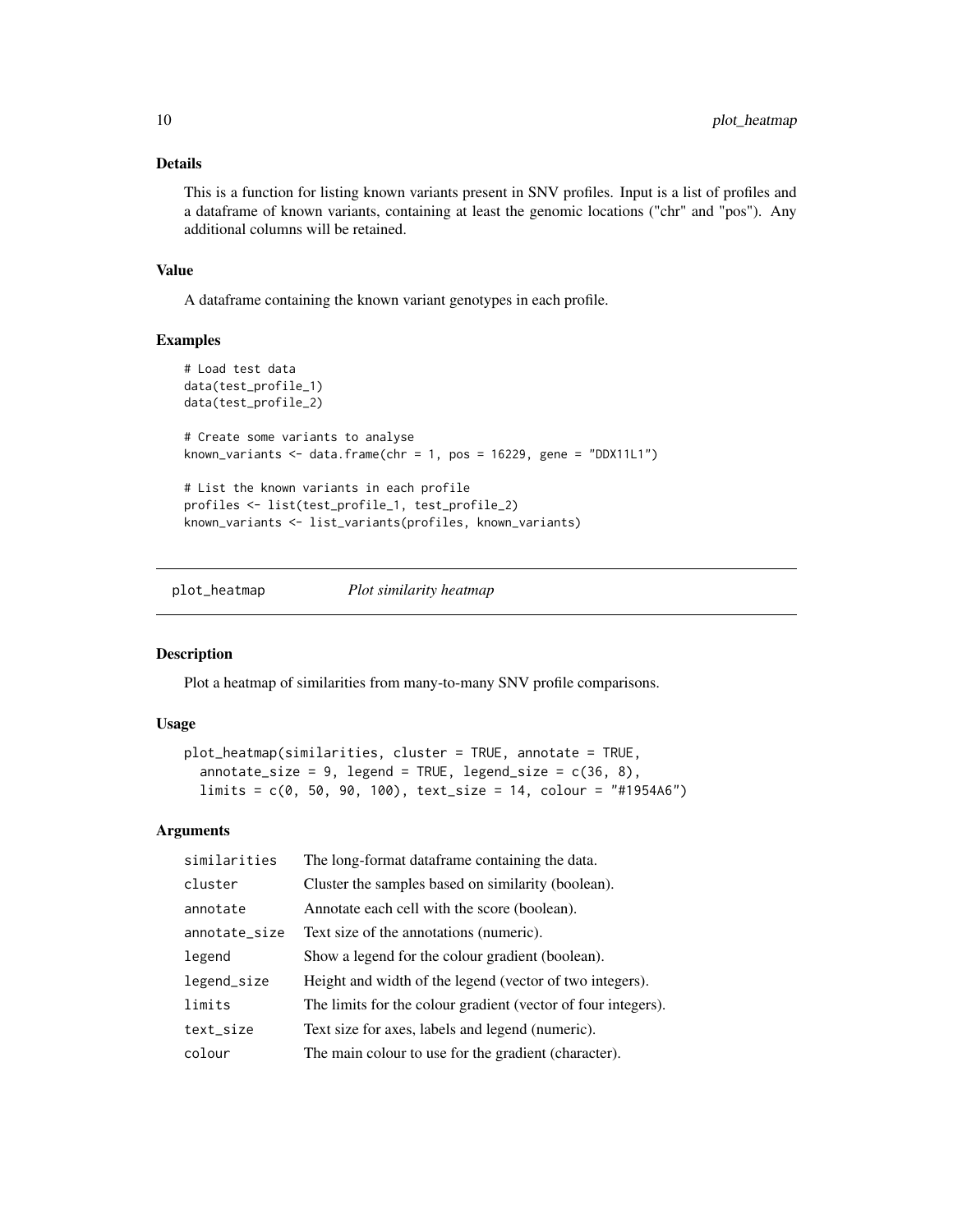#### <span id="page-10-0"></span>plot\_impacts 11

#### Details

This function creates publication-ready plots of heatmaps for many-to-many sample comparisons, taking a long-format dataframe containing the summary statistics of each comparison as input.

#### Value

A ggplot2 graphical object.

#### Examples

```
# Load test similarities
data(test_similarities)
# Plot a similarity heatmap
heatmap <- plot_heatmap(test_similarities)
```
plot\_impacts *Plot SNV impact distribution*

#### Description

Plot SNV impact distributions for a binary SNV profile comparison.

#### Usage

```
plot_impacts(comparison, legend = TRUE, annotate = TRUE,
  annotate_size = 9, text_size = 14, palette = c("#@D2D59","#1954A6"))
```
#### Arguments

| comparison    | The SNV profile comparison to be plotted.              |
|---------------|--------------------------------------------------------|
| legend        | Show the legend (boolean).                             |
| annotate      | Annotate each category (boolean).                      |
| annotate_size | Text size for annotations (numeric).                   |
| text_size     | Text size for axes, ticks and legend (numeric).        |
| palette       | Colour palette for filling of bars (character vector). |

#### Details

This function creates publication-ready plots of the impact distribution from a binary dataset comparison across the matched/mismatched SNVs.

#### Value

A ggplot2 graphical object.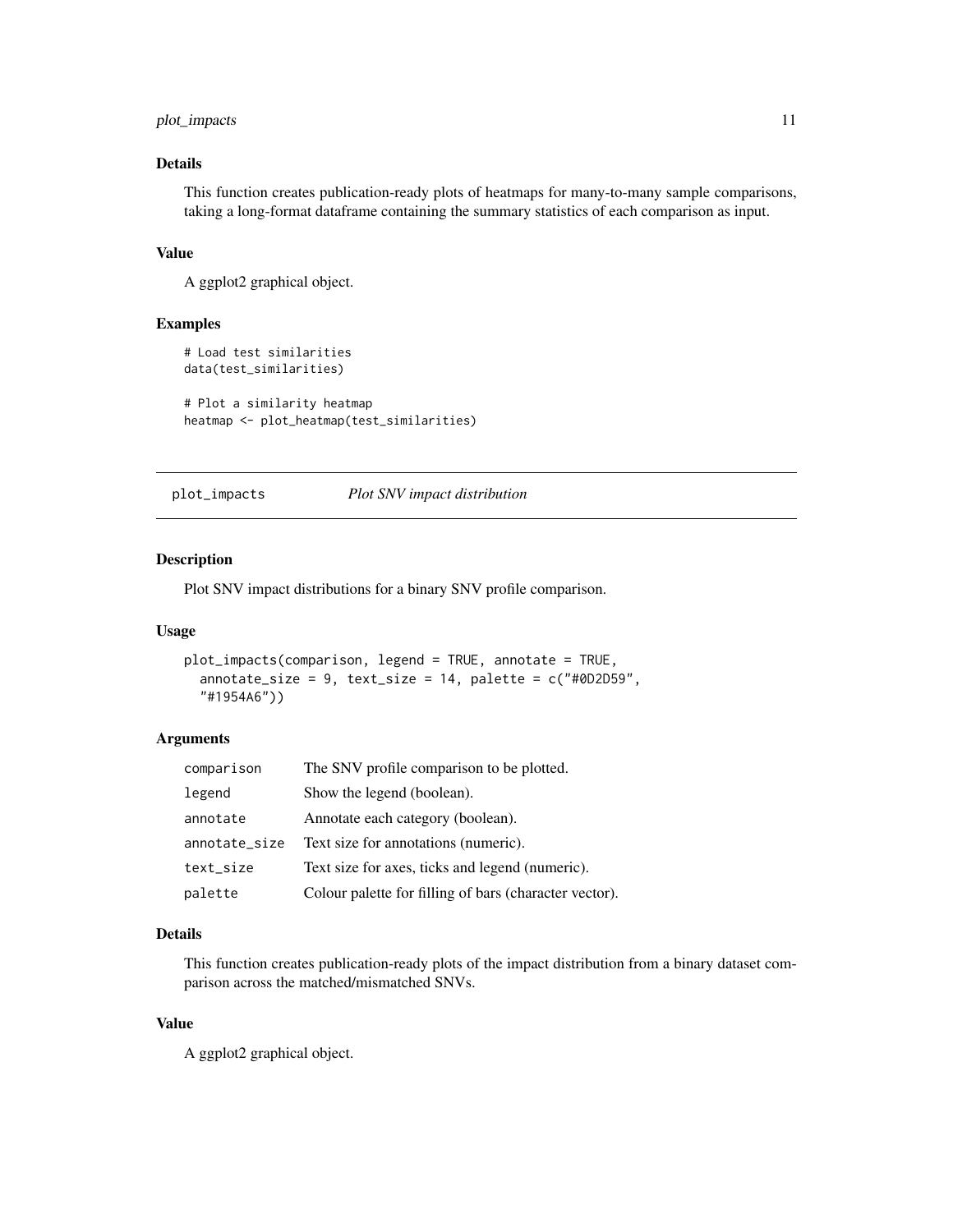#### Examples

```
# Load test comparison data
data(test_comparison)
# Plot the impact distribution
impacts <- plot_impacts(test_comparison)
```
plot\_variant\_list *Plot known variants list*

#### Description

Plot a genotype grid from a list of known variants

#### Usage

```
plot_variant_list(variant_list, legend = TRUE, legend_size = 22,
  text_size = 14, palette = c("#4e8ce4", "#a6c6f2", "#999999",
  "#cccccc"))
```
#### Arguments

| variant_list | The data containing the variants (dataframe)           |
|--------------|--------------------------------------------------------|
| legend       | Show a legend for the genotype colours (boolean)       |
| legend_size  | Size of the legend (numeric).                          |
| text_size    | Text size for axes and legend (numeric).               |
| palette      | Nucleotide colour palette (4-element character vector) |

#### Details

This function creates publication-ready plots from lists of known variants, taking a dataframe containing all the genotypes (on "A1/A2" format) for each sample (columns) and variant (row names).

#### Value

A ggplot2 graphical object.

```
# Load test variant list
data(test_variant_list)
# Plot each variant's genotype per sample
genotype_grid <- plot_variant_list(test_variant_list)
```
<span id="page-11-0"></span>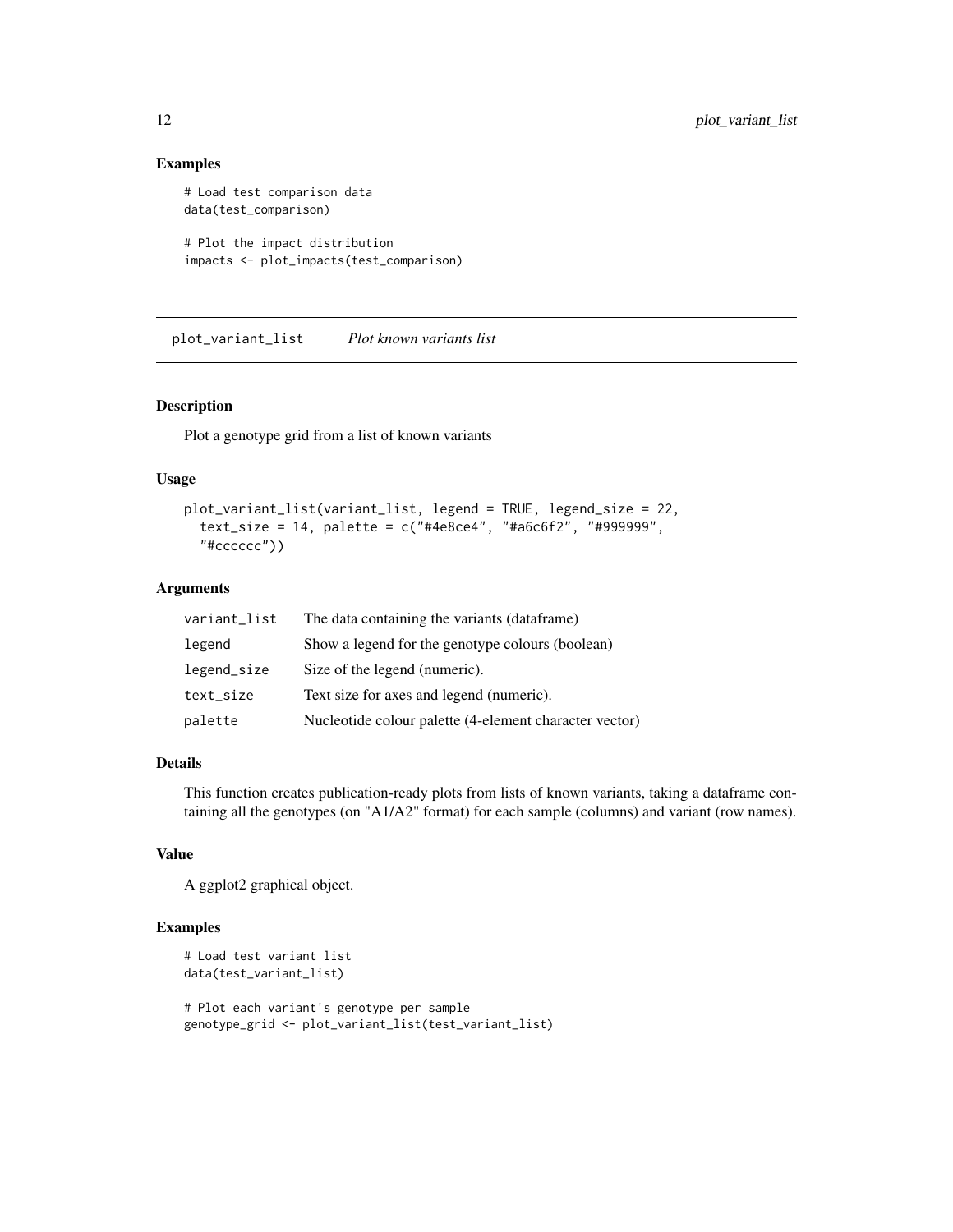<span id="page-12-0"></span>read\_cosmic *Read COSMIC data*

#### Description

Read COSMIC sample-specific mutational data.

#### Usage

```
read_cosmic(file_path, sample_name = NULL, primary_site = NULL)
```
#### Arguments

| file_path    | The COSMIC data file path (path).                   |
|--------------|-----------------------------------------------------|
| sample_name  | Subset the data on sample name (character).         |
| primary_site | Subset the data on primary tumour site (character). |

#### Details

This function reads the COSMIC data files (e.g. "CosmicCLP\_MutantExport.tsv.gz") and returns a GRanges object with all the listed mutations for the specified sample, which can then be use in downstream profile comparisons. Only non-duplicated (gene-level) SNVs are included in COSMIC profiles.

#### Value

A dataframe with COSMIC SNVs.

```
# Path to COSMIC test data
file <- system.file("extdata",
                    "subset_CosmicCLP_MutantExport.tsv.gz",
                    package = "seqCAT")
# Read COSMIC test data for the HCT116 cell line
```

```
cosmic_hct116 <- read_cosmic(file, "HCT116")
```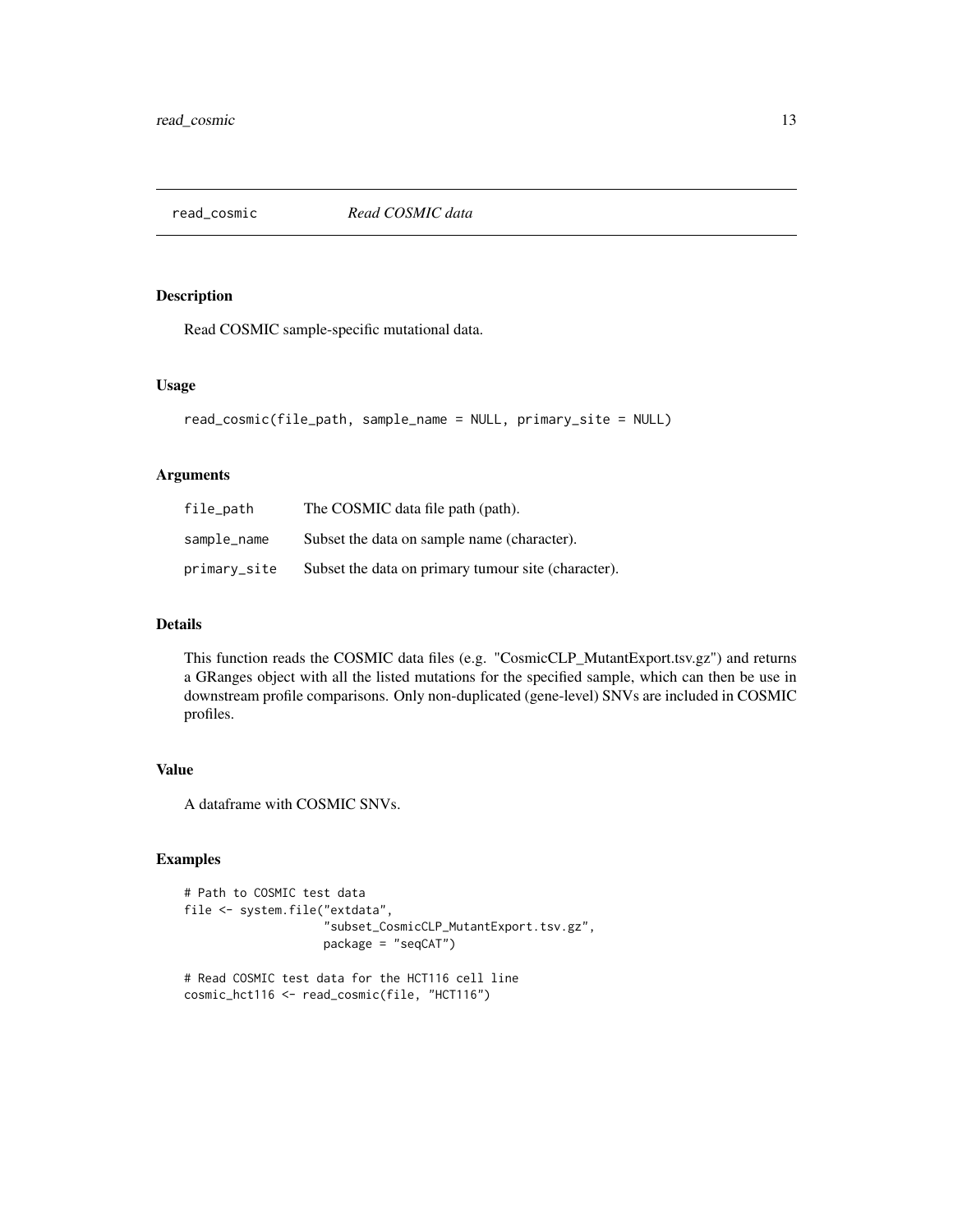<span id="page-13-0"></span>

#### Description

Read an SNV profile stored on disk.

#### Usage

```
read_profile(file, sample_name = NULL)
```
#### Arguments

| file        | The SNV profile to be read (path).                                                       |
|-------------|------------------------------------------------------------------------------------------|
| sample_name | Sample name to be added; overrides profile sample if it already exists (charac-<br>ter). |

#### Details

This is a function for reading SNV profiles created from VCF files that were stored on disk.

#### Value

A data frame.

#### Examples

```
# Path to test data
profile = system.file("extdata",
                      "test_1.profile.txt.gz",
                      package = "seqCAT")
# Read test profile
profile <- read_profile(profile)
```
read\_profiles *Read SNV profiles*

#### Description

Read SNV profiles in a directory.

#### Usage

```
read_profiles(profile_dir, pattern = ".profile.txt",
 sample_names = FALSE)
```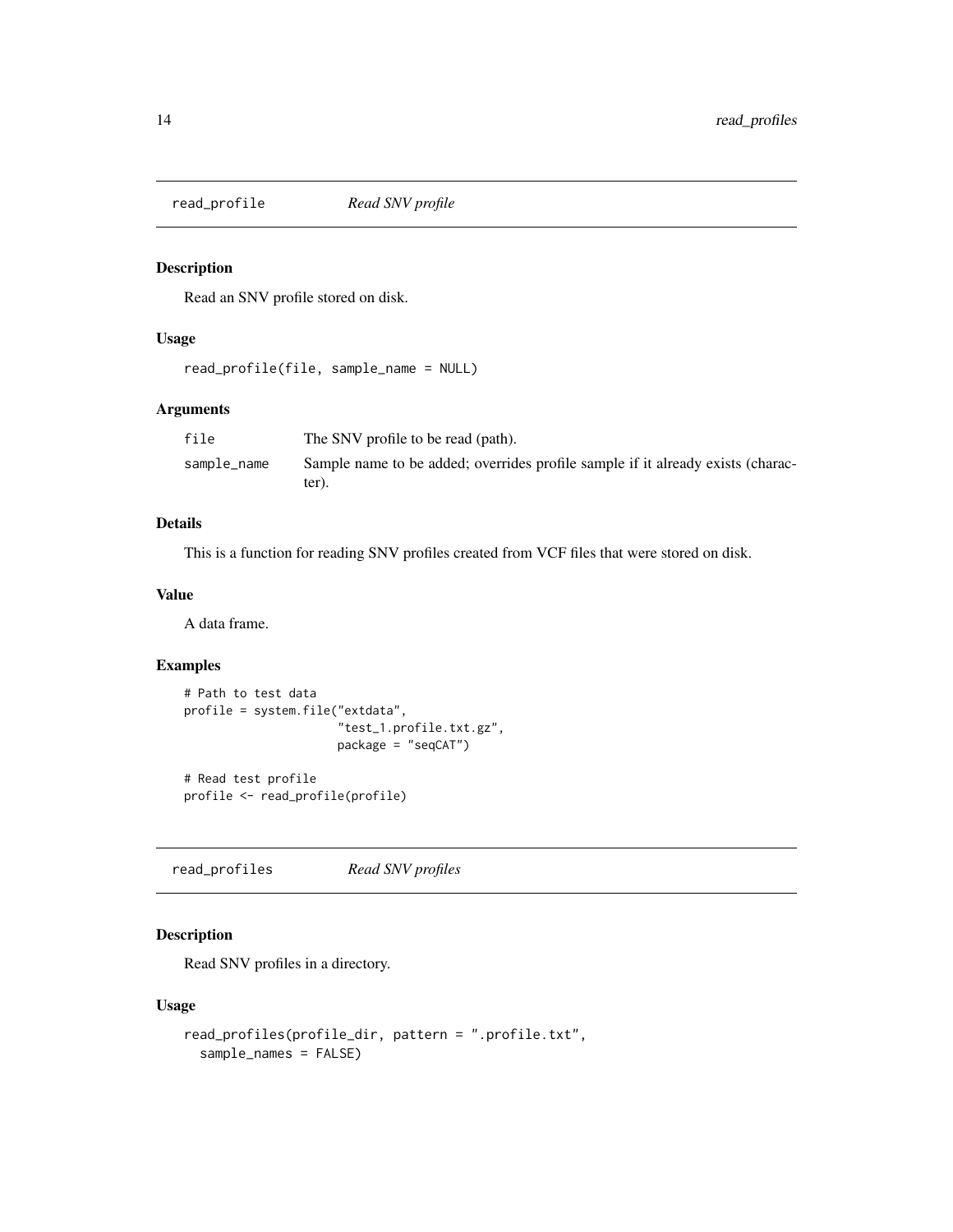#### <span id="page-14-0"></span> $\sec{GAT}$  15

#### Arguments

| profile_dir  | The directory containing the profiles to be read (path).                                        |
|--------------|-------------------------------------------------------------------------------------------------|
| pattern      | Pattern for file name or extension to be read (character).                                      |
| sample_names | Add sample name based on file name; overrides profile sample if it already exists<br>(boolean). |

#### Details

This is a wrapper function for reading multiple SNV profiles present in a directory (and its subdirectories in recursive mode).

#### Value

A list of data frames.

#### Examples

```
# Path to test data
profile_dir = system.file("extdata", package = "seqCAT")
# Read test profiles
profile_list <- read_profiles(profile_dir, pattern = "profile.txt")
```
seqCAT *seqCAT: High Throughput Sequencing Cell Authentication Toolkit*

#### Description

The \*seqCAT\* package provides a number of functions for performing evaluation, characterisation and authentication of biological samples through analysis of high throughput sequencing data.

test\_comparison *Overlapping and compared SNVs*

#### Description

Overlapping and compared variants from "sample1" and "sample2" originating from the example.vcf file included in the inst/extdata directory, for use in unit tests.

#### Usage

data(test\_comparison)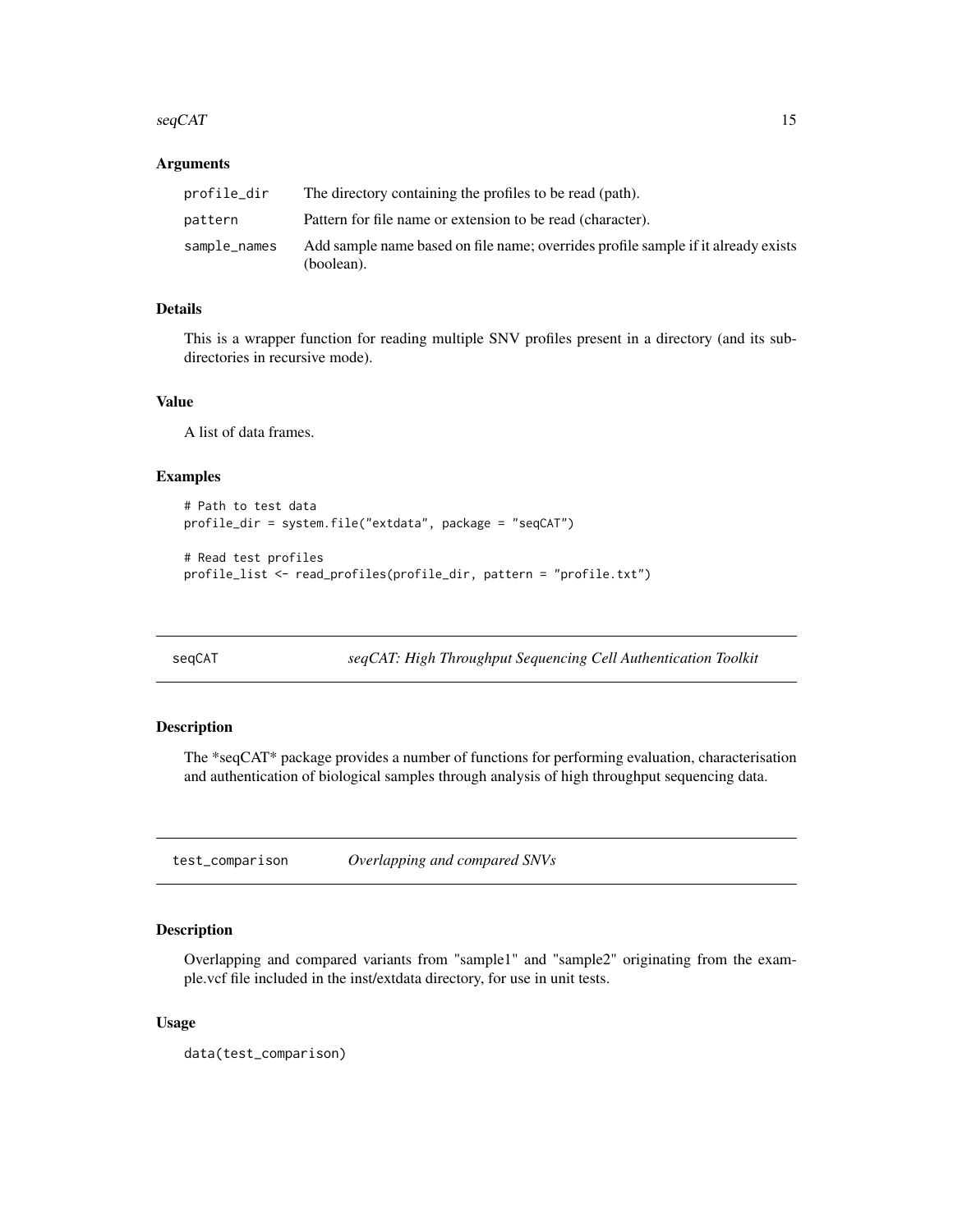A dataframe with 51 rows and 39 columns:

chr chromosome

pos SNV position

DP.sample\_1 total variant depth, sample 1

AD1.sample\_1 allelic depth, allele 1, sample 1

AD2.sample\_1 allelic depth, allele 2, sample 1

A1.sample\_1 allele 1, sample 1

A2.sample\_1 allele 2, sample 1

warnings.sample\_1 warnings from variant calling, sample 1

DP.sample\_2 total variant depth, sample 2

AD1.sample\_2 allelic depth, allele 1, sample 2

AD2.sample\_2 allelic depth, allele 2, sample 2

A1.sample\_2 allele 1, sample 2

A2.sample\_2 allele 2, sample 2

warnings.sample\_2 warnings from variant calling, sample 2

sample\_1 name, sample 1

sample\_2 name, sample 2

match status of genotype comparison

rsID mutation ID

gene associated gene

ENSGID ensembl gene ID

ENSTID ensembl transcript ID

REF reference allele

ALT alternative allele

impact putative variant impact

effect variant effect

feature transcript feature

biotype transcript biotype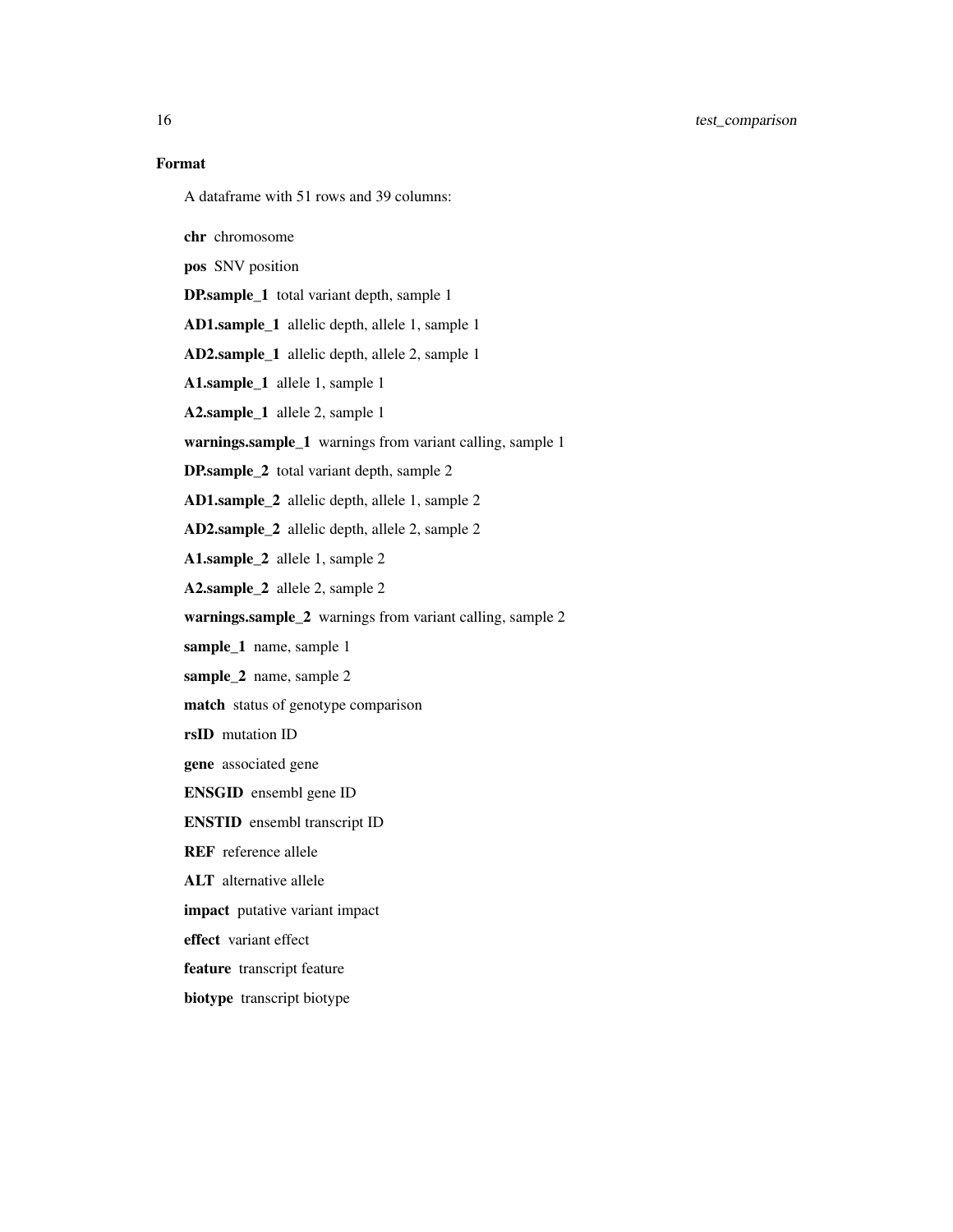<span id="page-16-0"></span>test\_profile\_1 *SNV profile 1*

#### Description

SNV profile in GRanges format from "sample1", originating from the test\_profile\_1.txt in the inst/extdata directory, for use in unit tests.

#### Usage

data(test\_profile\_1)

#### Format

A GRanges object with 383 elements and 17 metadata columns:

rsID mutation ID, if available

gene associated gene

ENSGID ensembl gene ID

ENSTID ensembl transcript ID

REF reference allele

ALT alternative allele

impact putative variant impact

effect variant effect

feature transcript feature

biotype transcript biotype

DP total variant depth

AD1 allelic depth, allele 1

AD2 allelic depth, allele 2

A1 allele 1

A2 allele 2

warnings warnings from variant calling

sample sample name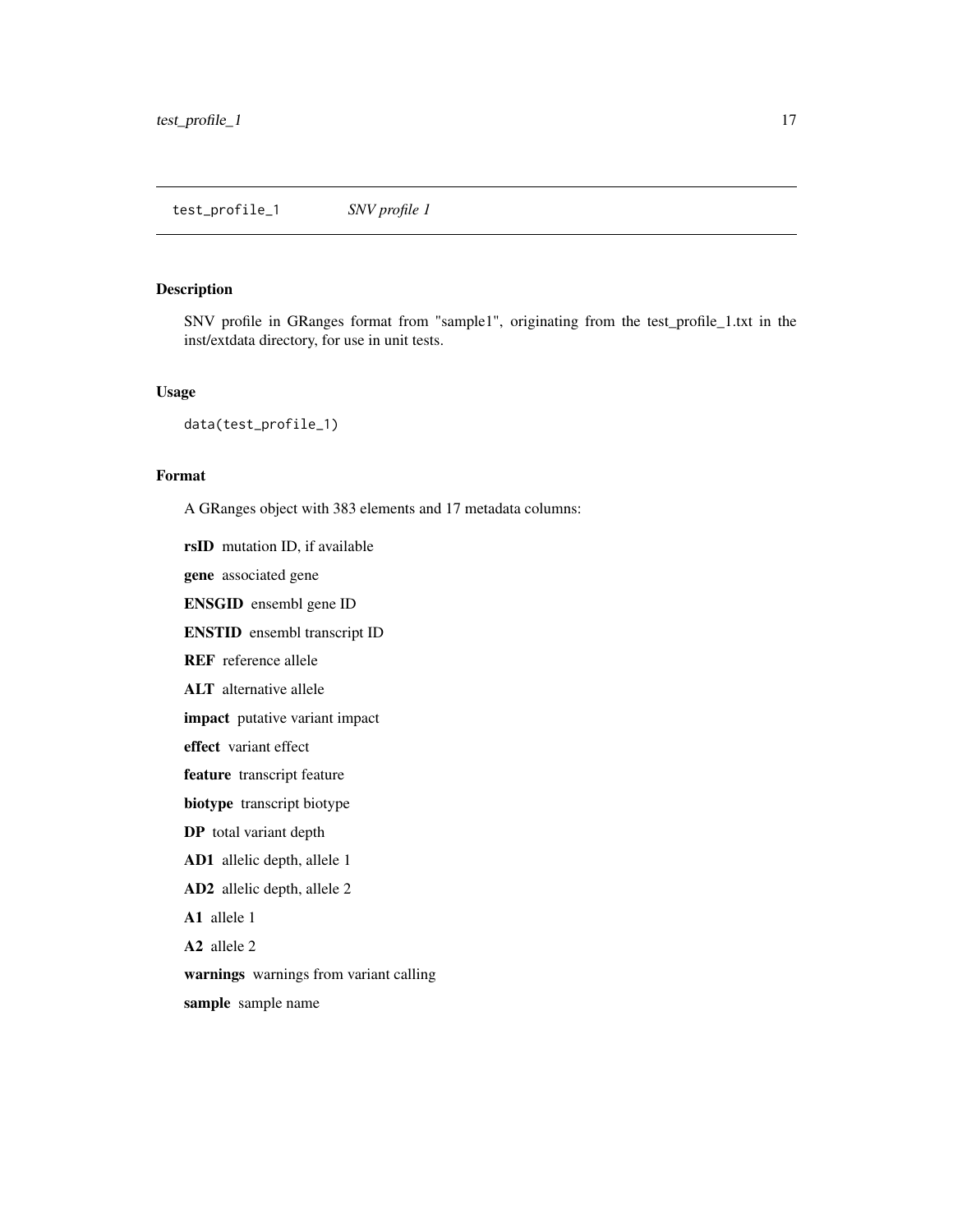<span id="page-17-0"></span>test\_profile\_2 *SNV profile 2*

#### Description

SNV profile in GRanges format from "sample2", originating from the test\_profile\_2.txt in the inst/extdata directory, for use in unit tests.

#### Usage

data(test\_profile\_2)

#### Format

A GRanges object with 382 elements and 17 metadata columns:

rsID mutation ID, if available

gene associated gene

ENSGID ensembl gene ID

ENSTID ensembl transcript ID

REF reference allele

ALT alternative allele

impact putative variant impact

effect variant effect

feature transcript feature

biotype transcript biotype

DP total variant depth

AD1 allelic depth, allele 1

AD2 allelic depth, allele 2

A1 allele 1

A2 allele 2

warnings warnings from variant calling

sample sample name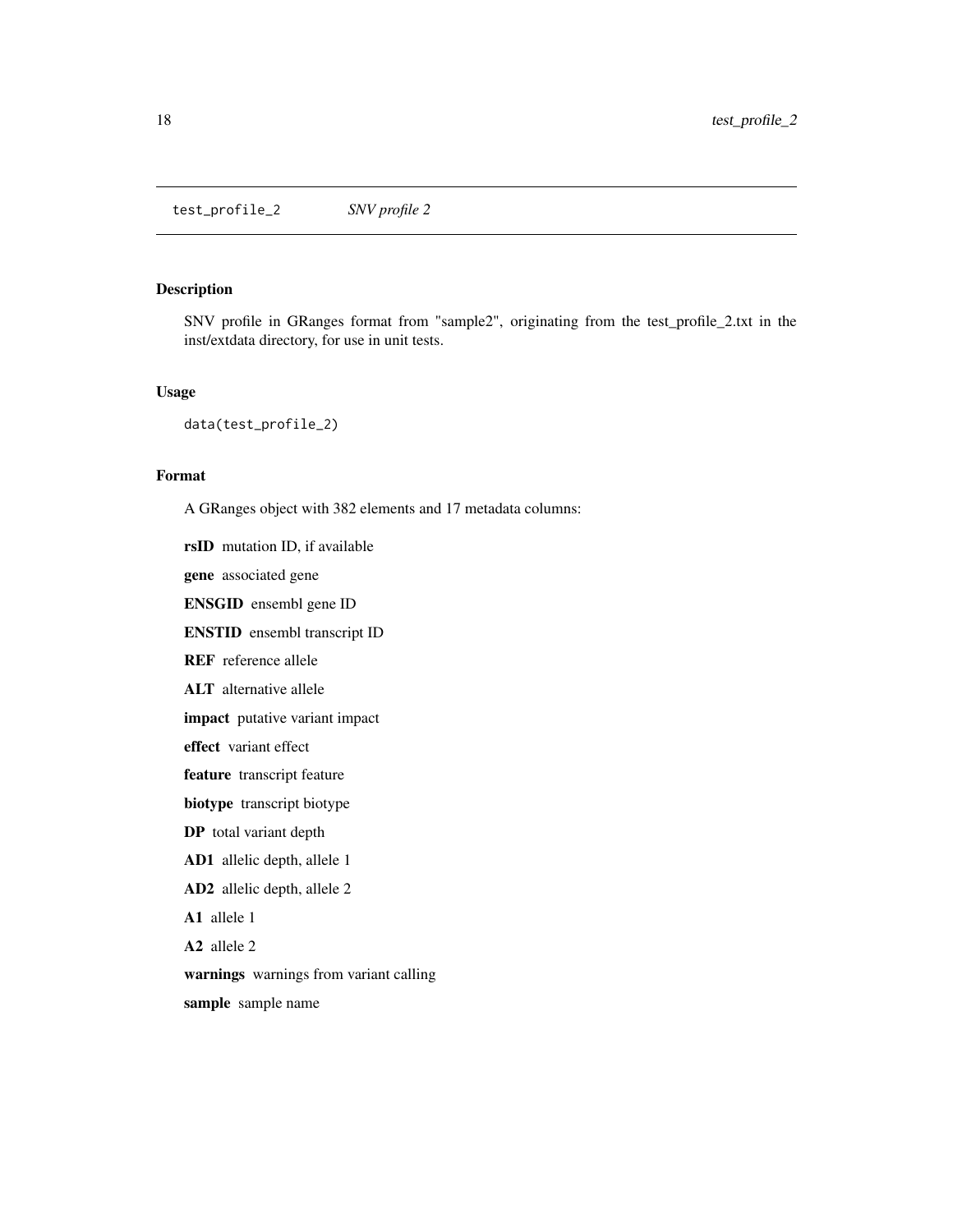#### <span id="page-18-0"></span>Description

SNV profile in GRanges format from "sample3", originating from the test\_profile\_3.txt in the inst/extdata directory, for use in unit tests.

#### Usage

data(test\_profile\_3)

#### Format

A GRanges object with 99 elements and 9 metadata columns:

rsID mutation ID, if available REF reference allele ALT alternative allele DP total variant depth AD1 allelic depth, allele 1 AD2 allelic depth, allele 2 A1 allele 1 A2 allele 2 sample sample name

test\_similarities *Collated similarities object*

#### Description

Collated similarities of multiple sample comparisons from "sample1" and "sample" from the example.vcf file, for use in unit tests.

#### Usage

data(test\_similarities)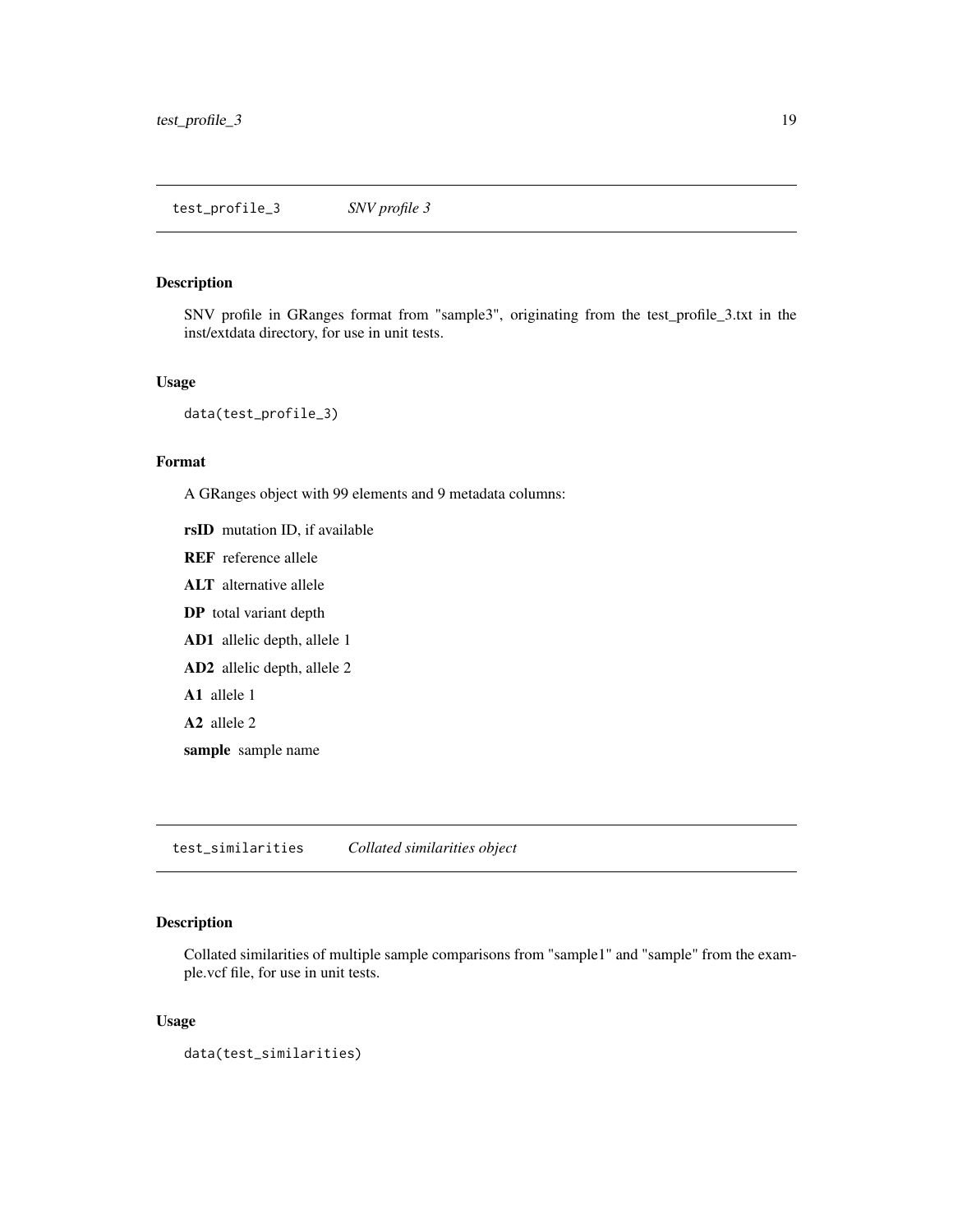<span id="page-19-0"></span>20 write\_profile

#### Format

A dataframe with 3 rows and 6 columns:

sample\_1 name of sample 1 sample\_2 name of sample 2 overlaps the number of overlaps for the comparison matches the number of matches for the comparison concordance the concordance of the profiles similarity\_score the similarity score of the profiles

test\_variant\_list *Modified variant list object*

#### Description

A variant list object from the 'list\_variants' function, where the row names have been defined as "chr: pos (gene)" and the corresponding columns removed, for use in plotting.

#### Usage

data(test\_variant\_list)

#### Format

A dataframe with 2 rows and 2 columns:

sample1 the genotypes of sample1 sample2 the genotypes of sample2

write\_profile *Write SNV profile*

#### Description

Write an SNV profile to a file for later re-use.

#### Usage

write\_profile(profile, file)

#### Arguments

| profile | The SNV profile to be written (data frame). |
|---------|---------------------------------------------|
| file    | The file to write to (path).                |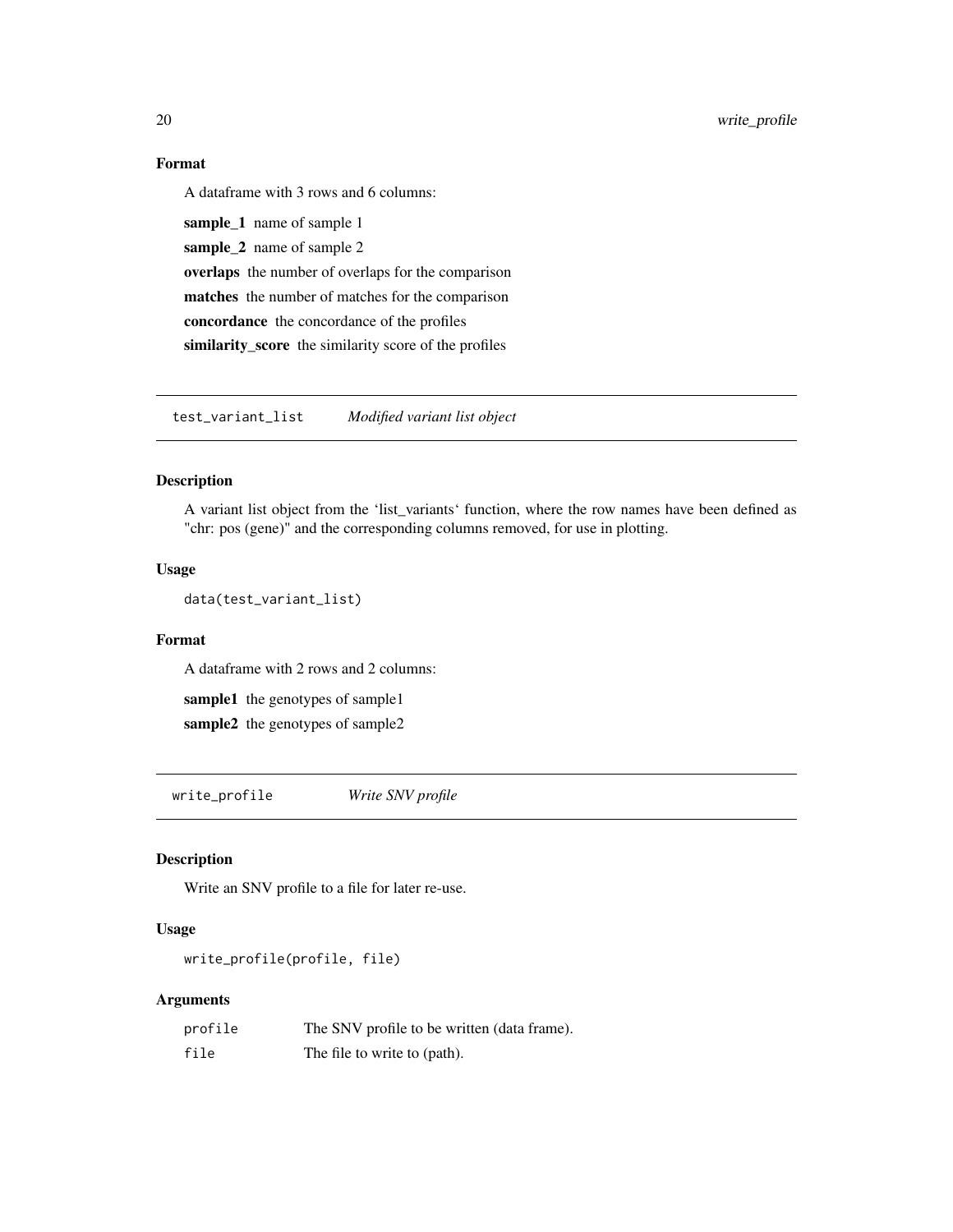#### <span id="page-20-0"></span>write\_profiles 21

#### Details

This is a function for writing SNV profiles (created from VCF files) to disk for later re-use. Several formats are allowed, including BED, GTF, GFF and normal text files, which are automatically recognised based on the supplied filename.

#### Value

None; writes to disk only.

#### Examples

```
# Load test profile
data(test_profile_1)
# Write test profile to file
write_profile(test_profile_1, "test_profile_1.txt")
```
write\_profiles *Write SNV profiles*

#### Description

Write several SNV profiles to file for later re-use.

#### Usage

```
write_profiles(profile_list, format = "TXT", directory = "./")
```
#### Arguments

| profile_list | The SNV profiles to be written (list). |
|--------------|----------------------------------------|
| format       | The desired file format (character).   |
| directory    | The directory to write to (path).      |

#### Details

This is a wrapper function for writing multiple SNV profiles present in a directory (and its subdirectories in recursive mode).

#### Value

None; writes to disk only.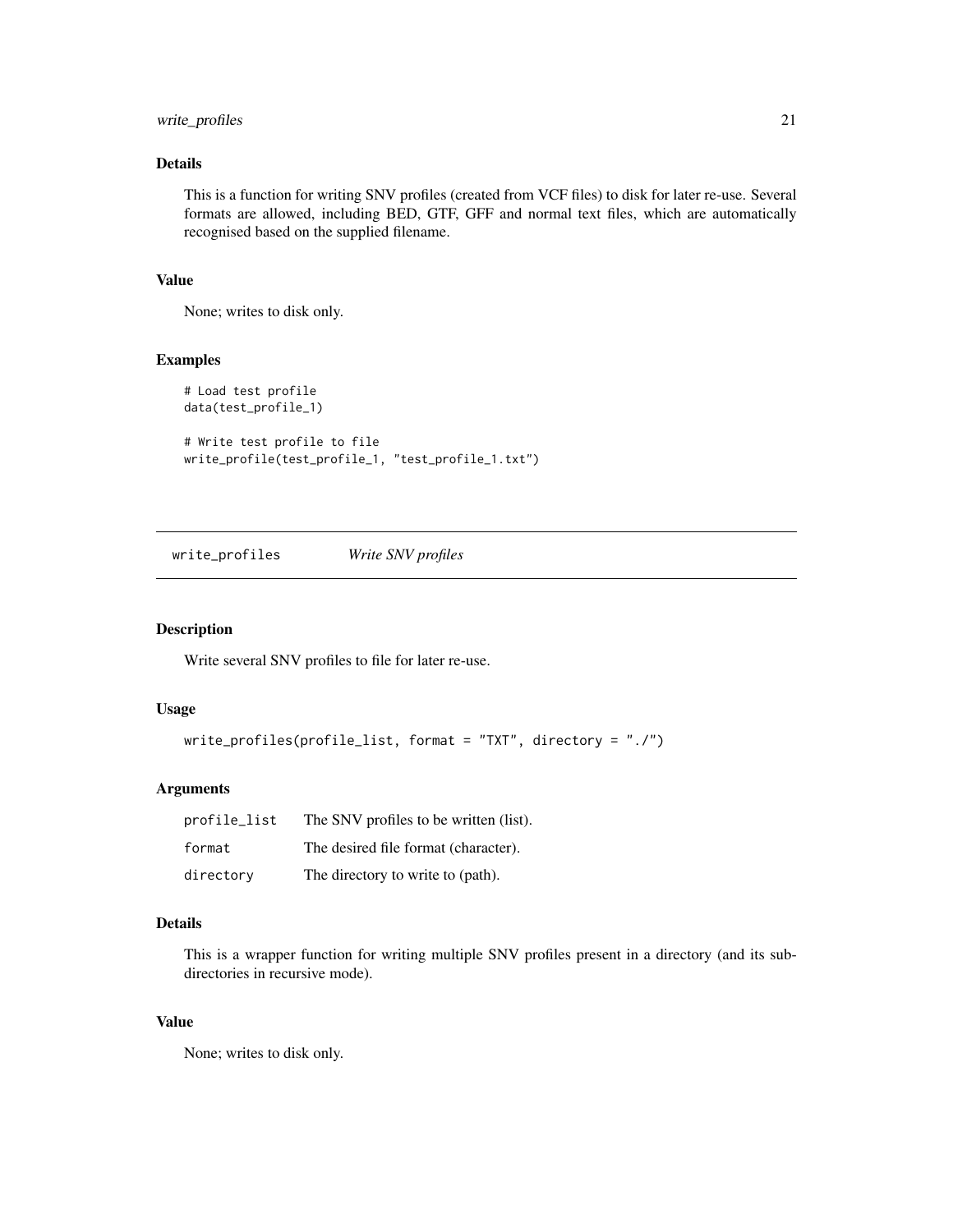```
# Load test profiles
data(test_profile_1)
data(test_profile_2)
profiles <- list(test_profile_1, test_profile_2)
```

```
# Write test profile to file
write_profiles(profiles, format = "TXT", directory = "./")
```